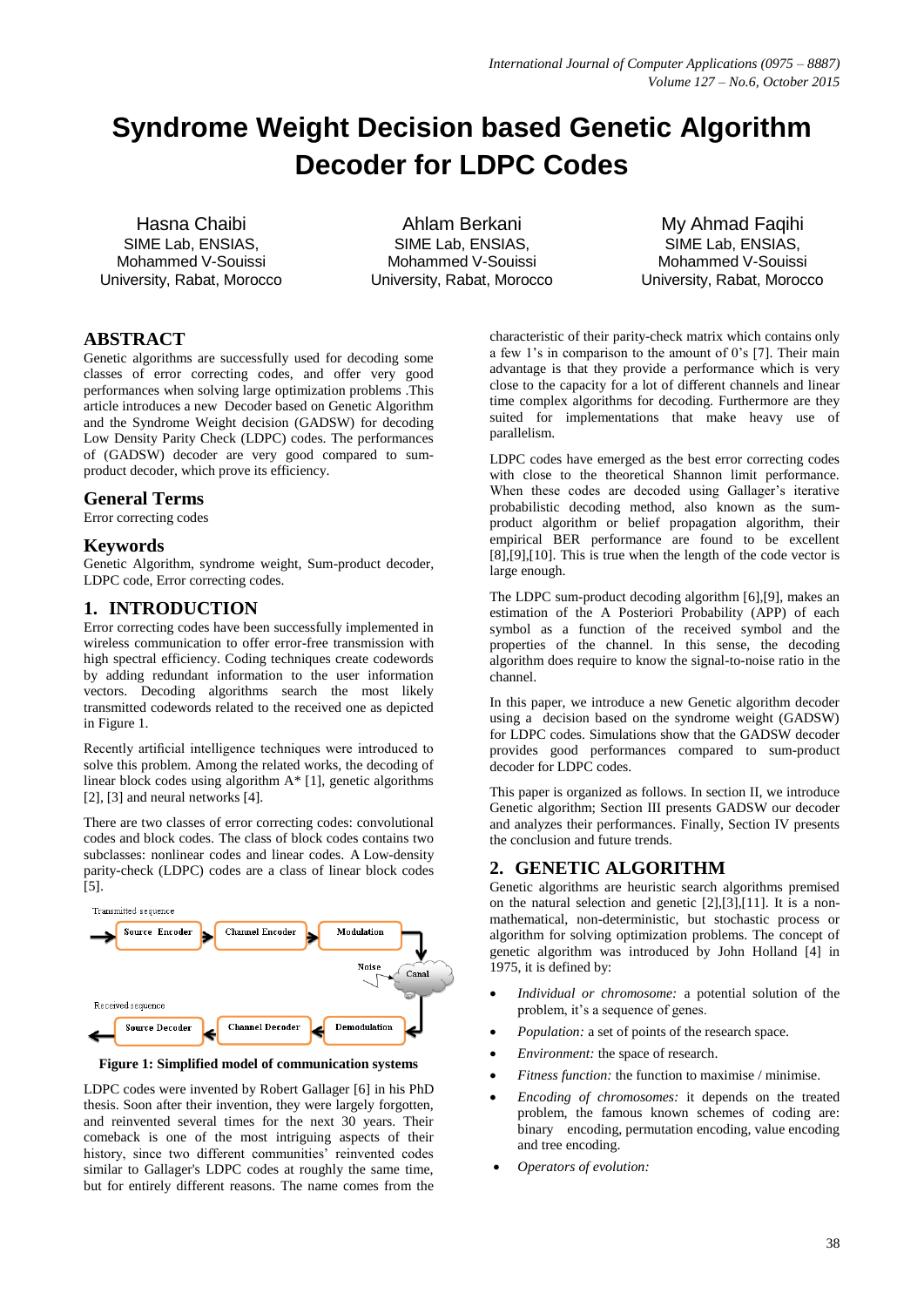**3. GENETIC ALGORITHM DECODER BASED ON SYNDROME WEIGHT** 

This decoder can be implemented in three global steps. In the first step the decoder calculate the syndrome of the received vector, so if the syndrome is null, the decoder returns a decoded vector equal to the binary decision of received one, else the decoder turn GA step  $P$  times with an initial population randomly generated, each execution of GA return

**Selection:** it permits to select the best individuals to insert in the intermediate generation.

**Crossover:** For a pair of parents (p1, p2) it permits to create two children (ch1; ch2), with a crossover probability Pc .

**Mutation:** The genes of the individual are muted according to the mutation rate  $m_r$  and the mutation probability Pm. The typical steps in the design of genetic algorithm are described below and illustrated in the Figure 2:

#### the best individuals as a candidate of the decision step, and Generation of the lastly the decoder returns the decoded vector having the nopulation smallest values of the syndrome weight. The decoding based Genetic Algorithm and syndrome weight Evaluation of the Reproduction decision is depicted in Figure 3. population operation  $r \in [\infty, \infty]$ Selection  $S = r \times h$ **Syndrome Calculate** if  $S \neq 0$ if s Random generation of an initial population Crossover  $v_i \in [0,1]$ Crossover+Mutation Evaluation Mutation **Genetic Algorithm** п  $Elites = 2$ Sort of Selection (Ni-2) population No  $i = N_g$  $i < N_g$ Stopping Criterion best individual having ves  $S_i +$  $-\tilde{r}_k$  $min($  $|z_k|$ **Best solution** if P  $\leq 15$ if  $P = 15$ Decision ÷. Decision by syndrome weight **Figure 2. A model of genetic algorithm** $=r_{har}$ Decided d

**(GADSW)**

## **Figure 3: Basic structure of GADSW.**

The table 1 gives the statistic results related to the proposed method. This table presents the number of vectors having the minimum syndrome weight (NbMin), the number of vectors having the maximum syndrome weight (NbMax), and the number of vectors having the syndrome weight between the NbMax and the NbMin, also the mean of the SW.

The figure 4 presents the relation between the error weight and the maximum and minimum values of the syndrome weight. And figure 5 presents the relation between the error weight and the mean of the syndrome weight.

The two figures show that when weight of syndrome is close to zero, the less the distance between the codeword and the received vector is close to zero. So, the syndrome weight is close to zero, the closest the received vector is to the codeword sent.

## **3.1 Method of decision based on Syndrome Weight**

In this work we use a method of decision based on Syndrome Weight (SW). Since the decision made by GA (z) is not a codeword in all case, we have chosen the criteria of syndrome weight. For this, we do intensive simulations.

We have calculated the syndrome weight of all the words with weight error equal to q, where  $q \in \{1, 2, ..., 7\}$ , and we have plotted the maximum and the minimum value of the syndrome weight (the length of vector is 60) according to the figure 4. After several simulations, we have observed a relation between the syndrome weight of the received vector and the distance of the codeword and that one as shown in Figure 4 and Figure 5.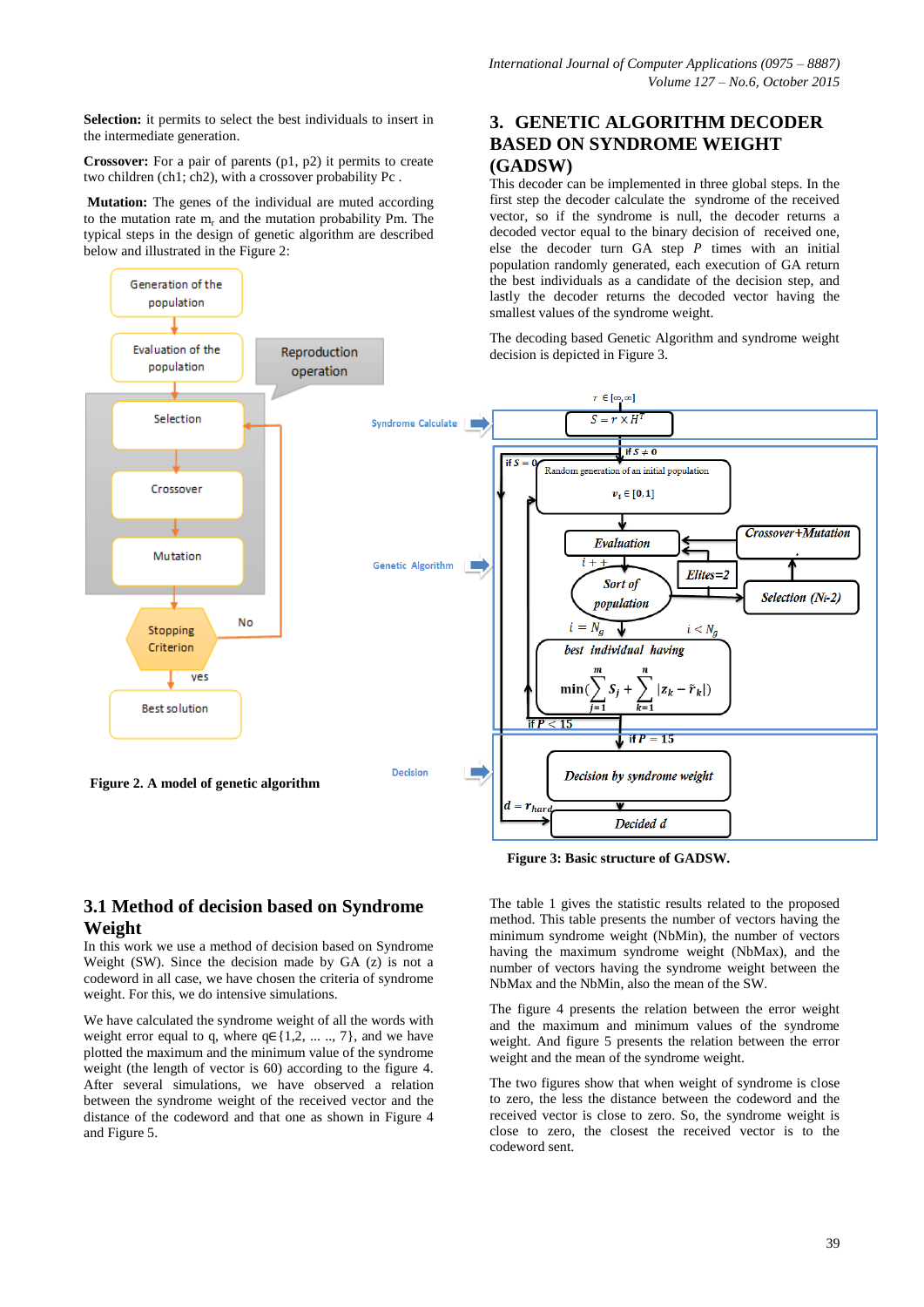

**Figure 4: Relation between the error weight and the minimum and the maximum values of the syndrome weight**



**Figure 5: Error weight according to the average of the syndrome weight**

|  | <b>Table 1: Statistic Result</b> |  |
|--|----------------------------------|--|
|--|----------------------------------|--|

| Error weight                                               |    |      | 3    | 4    |      | 6     |       |
|------------------------------------------------------------|----|------|------|------|------|-------|-------|
| Total vectors                                              | 60 | 117  | 172  | 225  | 276  | 325   | 372   |
| The number of vectors having the<br>minimum SW             | 60 | 12   | 2    | 8    | 20   | 38    | 62    |
| The number of vectors having the<br>maximum SW             | ٠  | 105  | 138  | 161  | 176  | 183   | 182   |
| The number of vectors having the<br>SW between Max and Min |    | 0    | 32   | 56   | 80   | 104   | 128   |
| The mean of SW                                             |    | 3,79 | 5,58 | 7,36 | 9,13 | 10.89 | 12.64 |

#### **3.2 The proposed algorithm**

Let **C** a low-density parity-check (LDPC) code, and let  $(r_i)_{1 \leq i \leq n}$  be the received sequence over a communication channel with an AWGN noise variance  $\sigma = N_0/2$ , where  $N_0$  is noise power spectral density.

Let  $N_i$ ,  $N_e$ ,  $N_a$  and  $P$  denote, respectively, the population size, the number of elite members, the number of generations and the number of GA execution.

Let  $p_c$  and  $p_m$  be the crossover and the mutation rates.

Let **U=[0,1]**,  $\tilde{r} \in U$  is the received vector transformed into [0,1] interval using the hyperbolic tangent (3).

$$
\tau: IR \rightarrow U \qquad (1)
$$
\n
$$
\tau: r \rightarrow \tilde{r} \qquad (2)
$$
\n
$$
\tilde{r}_i = \frac{1}{2} * (1 + \tanh(r_i)) \qquad (3)
$$

The decoding-based on Genetic Algorithm and decision by the syndrome weight is depicted on Figure 3.The steps of the decoder are as follows:

**Step1:** The decoder calculates de syndrome of de received vector (eq.4).

$$
S = r^{hard} * H^T \tag{4}
$$

where hard is the hard decision of  $r$  (eq.5), and  $H^{T}$  is the transpose of the matrix  $H$ .

$$
r_i^{hard} = \begin{cases} 1 & if \quad r_i > 0 \\ 0 & Otherwise \end{cases}
$$
 (5)

If  $S_i = 0$   $\forall i \in [0, n-k]$ , then a valid code vector d is obtained by  $\mathbf{d} = r^{hard}$ . Otherwise the decoder applies the genetic algorithm **P** times as below:

**Step2.** Generate an initial random population containing **Ni** soft vectors  $v_i$  of **n** components ( $v_i \in [0,1]$ ).

**Step3.** Compute the fitness of each individual in the population:

The fitness function is the sum of the syndrome weight of de candidate, and the distance between the candidate vector and the received one (eq.6).

$$
fitness = \sum_{j=1}^{m} S_j + \sum_{i=1}^{n} |z_i - \tilde{r}_i|
$$
 (6)

Where

$$
z_i = \begin{cases} 0 & \text{if } \quad \tilde{r}_i < v_i \\ 1 & \text{Otherwise} \end{cases} \tag{7}
$$

And

$$
S = z * H^T \tag{8}
$$

**z** is the solution candidate of GA.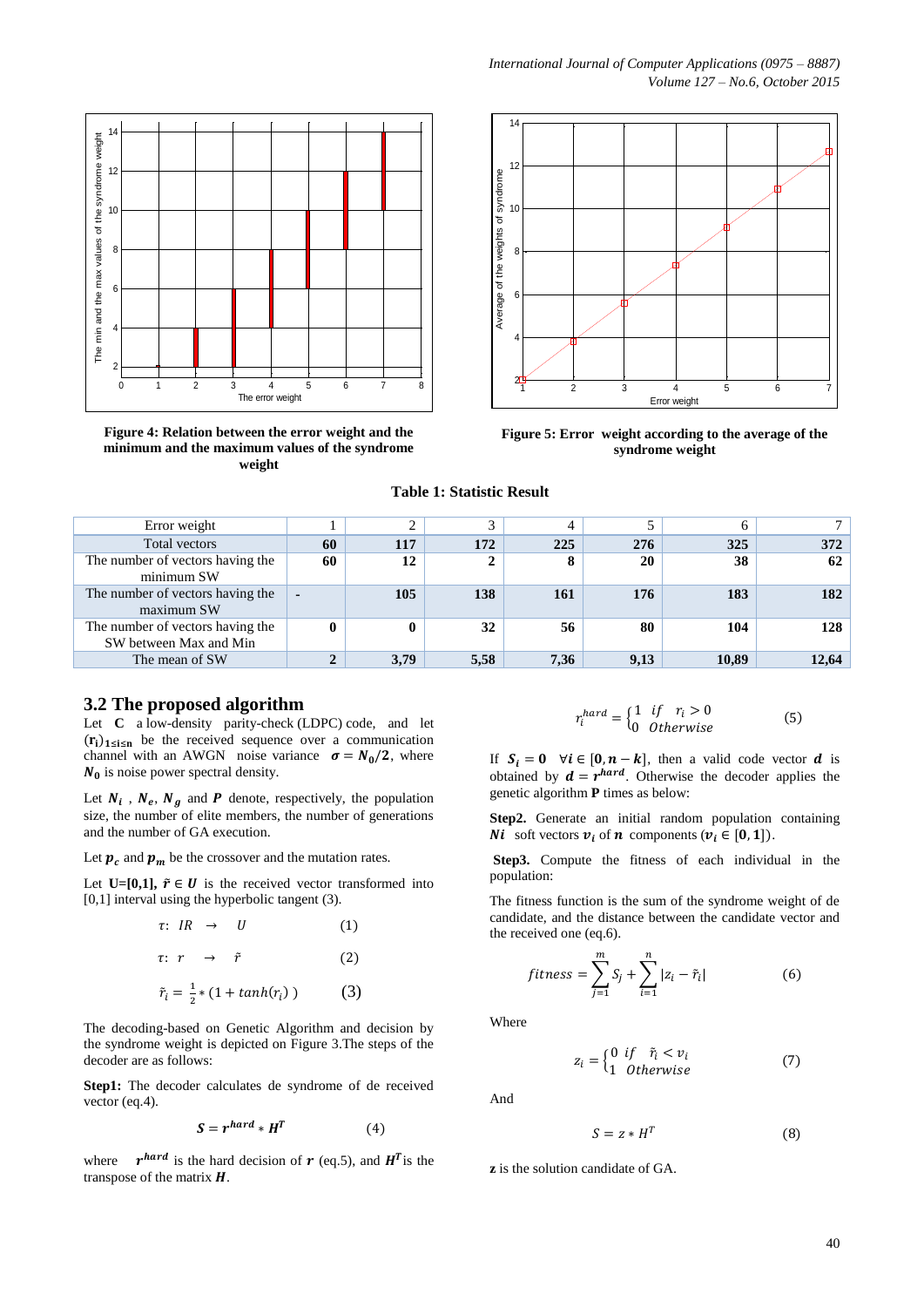$m$  and  $n$ , denote, respectively, the number of rows of the parity check matrix  $H$ , and the code vector length.

**Step4.** The population is sorted in ascending order of candidates' fitness value defined by (eq.6).

**Step5.** The best two candidates ( $Ne = 2$ ) of each generation are inserted in the next one.

**Step6.** The other  $Ni - Ne$  members of the next generation are generated as follows:

**Substep6.1.** *Selection operation:* a selection operation that uses the tournament selection method is applied in order to identify the best parents  $(v_1, v_2)$ , on which the reproduction operators are applied.

**Substep6.2.***Crossover operation:* Create new vectors  $(v'_1, v'_2)$  "children", with a given probability rate  $p_c = 0.95$ . We use Ring Crossover (RC) [12].

**Substep6.3**.Mutation operator: To complete the new generation, children are mutated by introducing random changes with a given probability rate  $p_m = 0.01$  to single parent.

The best member from the last generation for each GA run is returned as the candidate for the next step.

#### **Step7.**Decision Step:

A set of **P** decoded vectors **z**, is obtained applying GA algorithm step  $P$  times, where  $P$  is an arbitrary integer value heuristically optimized (partial solutions), this step generates the final solution (decoded vector  $\boldsymbol{d}$ ).

**Substep7.1.** Calculate de syndrome weight for each vector provided by GA step as follows:

$$
S'_i = \sum_{j=1}^m S_j, \qquad 1 < i < P
$$

**Substep7.2.** Find the minimum value of syndrome weight:

$$
M = \min_{1 \le i \le P} (S'_i)
$$

**Substep7.3.** Generate the final solution, i.e, a decoded vector  $d$  having the smallest value  $M$  of syndrome weight.

#### **3.3 Simulation Results and Discussions**

In order to prove the effectiveness of GADSW, we do intensive simulations.

The simulations where made with default parameters outlined in Table 2. The performances are given in terms of BER (bit error rate) as a function of SNR (Signal to Noise Ratio Eb/N0).

**Table 2: Default parameters of simulations**

| <b>Simulation parameter</b> | <b>Parameter value</b>      |
|-----------------------------|-----------------------------|
| Pc (crossover rate)         | 0.95                        |
| Pm (mutation rate)          | 0.01                        |
| Ng (generation number)      | 25                          |
| Ni (population size)        | 500                         |
| Ne (elite number)           | $\mathcal{D}_{\mathcal{L}}$ |
| <b>Channel</b>              | <b>AWGN</b>                 |
| <b>Modulation</b>           | <b>RPSK</b>                 |

| Minimum number of bit<br>errors | 100                        |
|---------------------------------|----------------------------|
| Minimum number of bloc          | 300                        |
| P(GA runs)                      | 15                         |
| Default code                    | Regular LDPC(60,30)        |
| Type of crossover               | <b>Ring Crossover (RC)</b> |
| <b>Type of selection</b>        | <b>Tournament</b>          |

#### **Comparison between Various Crossover Methods in GADSW**

In the Figure 6, we compare results obtained using the ring crossover, single point, two points and tree points crossover, in GADSW for regular LDPC(60,30).

Simulation results show that the ring crossover is better than all other ones. The gain between the RC and the tree other crossovers is 3.5  $dB$  at  $10^{-3}$ .



**Figure 6: Comparison between different crossover operators in GADSW for regular LDPC(60,30).**

#### **Comparison between Different Selection Methods in GADSW.**

In the Figure 7, we present a comparison between the results obtained using tournament, linear ranking, Roulette Wheel, Rank, Elitism and random selection in GADSW for regular LDPC (60, 30). Simulation results show that the tournament selection is better than all other selection.



**Figure 7: Comparison between different selection operators in GADSW for regular LDPC (60,30).**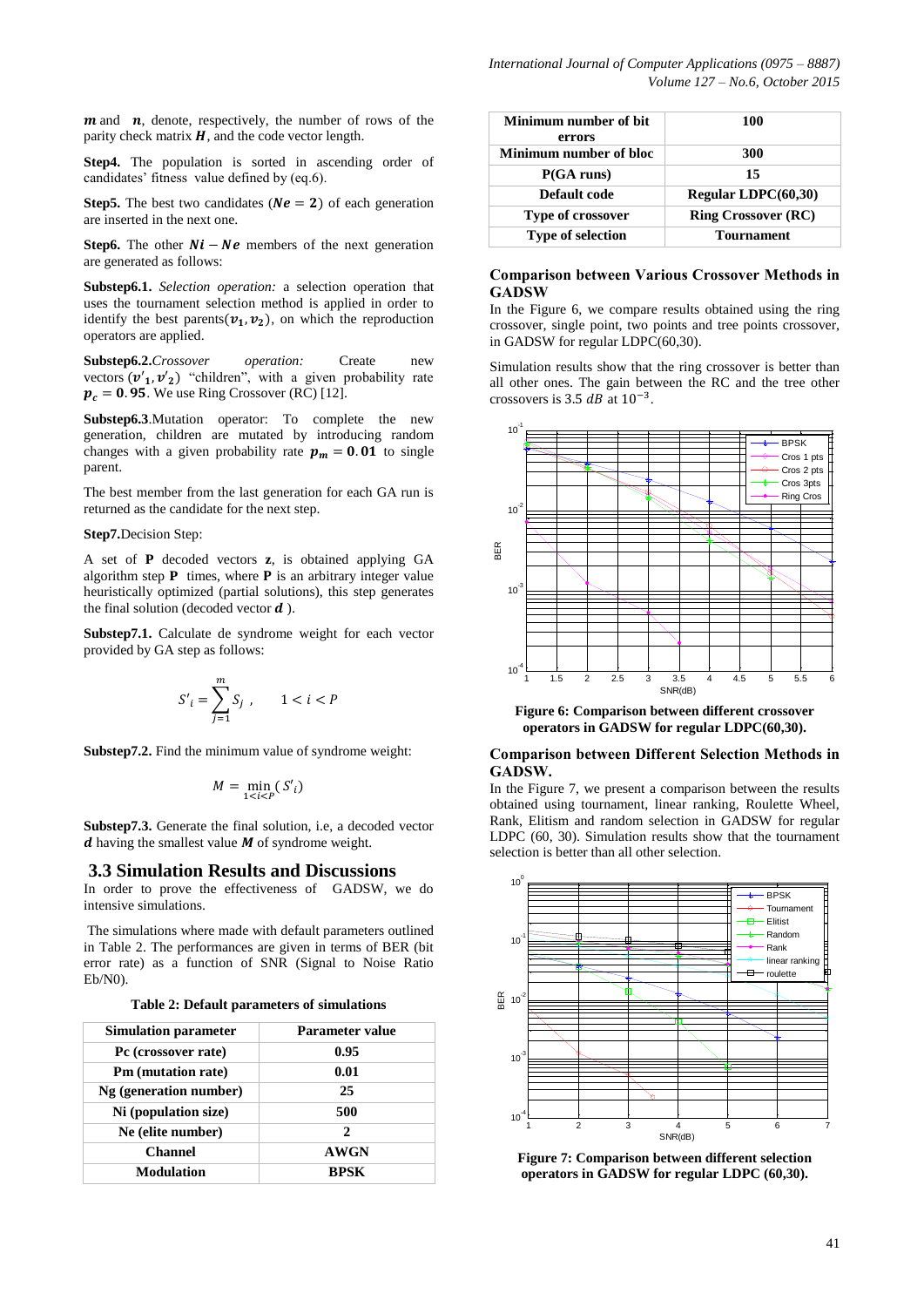#### **Comparison with Sum-Product Decoder**

Our new decoder has been compared with the Sum-Product Decoder for regular  $LDPC(60,30)$ ,  $LDPC(75,45)$  and LDPC(96,48) codes. The results are given in Figure 8, figure 9 and Figure 10:



**Figure 8: Performances of GADSW and sum-product decoder for regular LDPC (60, 30) code.**

The figure 8 shows that the GADSW provides good performances compared to sum-product decoder for regular LDPC(60,30) code. The gain between the GADSW and sumproduct decoder is 2.7 dB at  $10^{-3}$ .

Figure 9 compares the performances of GADSW with sumproduct decoder for regular LDPC(75,45) code. We remark that the GADSW is better than sum-product decoder. The gain between the GADSW and sum-product decoder is 0.8 dB at  $10^{-4}$ .



**Figure 9: Performances of GADSW and sum-product decoder for regular LDPC (75, 45) code.**

Figure 10 compares the performances of GADSW with sumproduct decoder. We remark that the GADSW is better than sum-product decoder for regular LDPC(96,48) code. The gain between the GADSW and sum-product decoder is 0.5 dB at  $10^{-3}$ .



**Figure 10: Performances of GADSW and sum-product decoder for regular LDPC (96, 48) code.**

### **4. CONCLUSIONS**

In this paper, we have proposed a new decoder based on GA and the decision by the syndrome weight for LDPC codes. The simulations applied on some LDPC code, show that the proposed algorithm is an efficient algorithm. The comparison between our GADSW and sum-product decoder shows that our decoder is better in terms of performances. The obtained results will open new horizons for the artificial intelligence algorithms in the coding theory field.

#### **5. REFERENCES**

- [1] Han, Y. S., Hartmann, C. R. P., and Chen, C.-C. 1991 Efficient maximum likelihood softdecision decoding of linear block codes using algorithm A\*, Technical Report SUCIS- 91-42, School of Computer and Information Science, Syracuse University, Syracuse, NY 13244.
- [2] Maini, H.S. , Mehrotra, K. G, Mohan, C., Ranka, S. 1994 Genetic Algorithms for Soft Decision Decoding of Linear Block Codes, Journal of Evolutionary Computation, Vol.2, No.2, pp.145-164.
- [3] Azouaoui, A. , Belkasmi, M., and Farchane, A. 2012 Efficient Dual Domain Decoding of Linear Block Codes Using Genetic Algorithms, Journal of Electrical and Computer Engineering, vol. 2012, Article ID 503834, 12 pages.
- [4] Holland, J. 1975 Adaptation in Natural and Artificial Systems, University of Michigan Press.
- [5] Khalifa, O.O., khan S., Zaid M., and Nawawi M. 2008 Performance Evaluation of Low Density Parity Check Codes, International Journal of Computer Science and Engineering, pp. 67-70, Spring.
- [6] Gallager, R. G. 1963 Low-Density Parity-Check Codes. The MIT Press.
- [7] MacKay, D.J.C. 1999 "Good error-correcting codes based on very sparse matrices" IEEE Trans. Inform.Theory, 45,399-431.